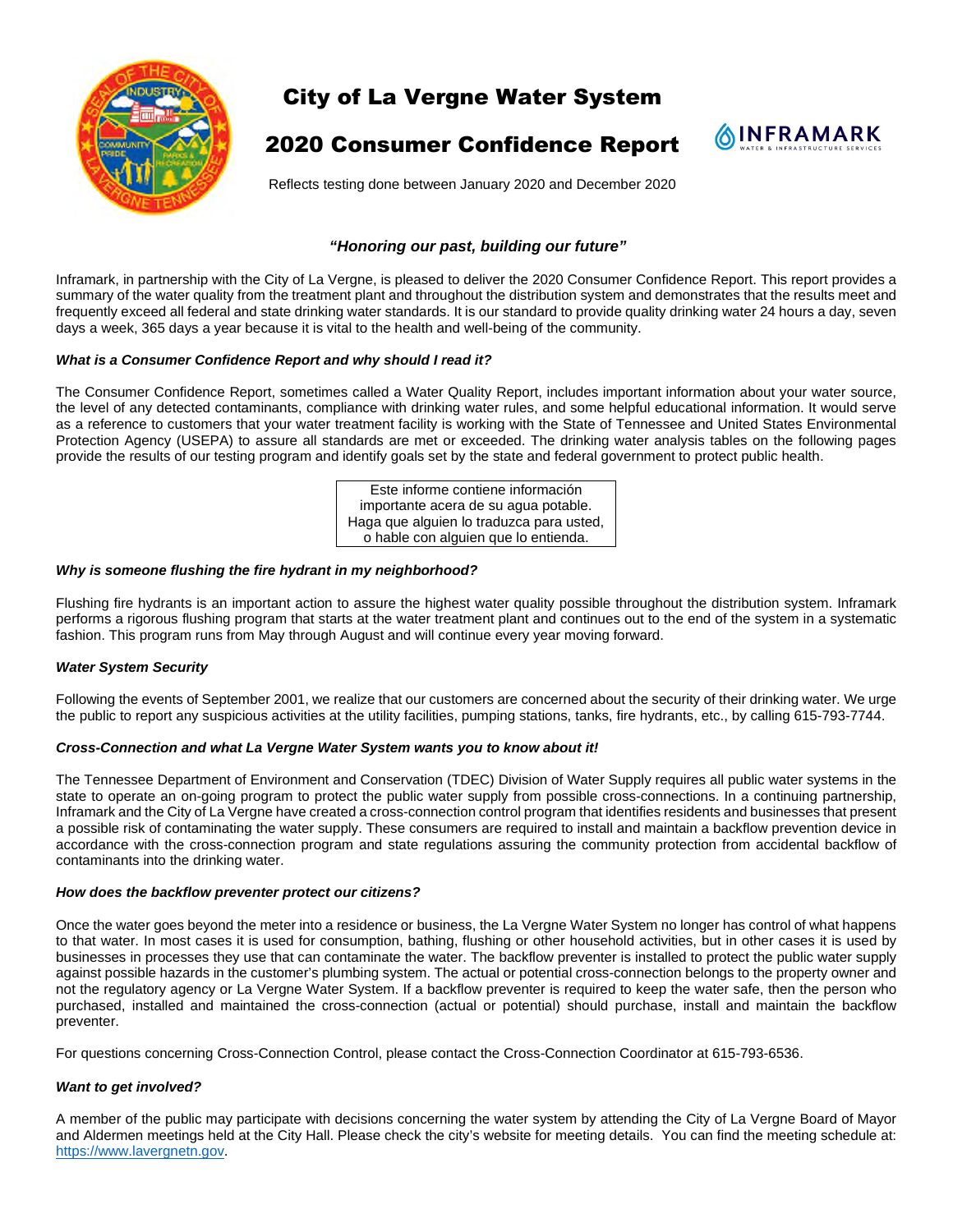## *The role of TDEC and Source Water Assessments*

Our goal is to protect our water from contaminants, and we work in conjunction with the state to determine the vulnerabilities of our water source to potential contamination. The Tennessee Department of Environment and Conservation (TDEC) has prepared a Source Water Assessment Program (SWAP) Report for the untreated water sources to evaluate the potential risk for contamination. To ensure safe drinking water, all public water systems treat and routinely test their water. Water sources have been rated as reasonably susceptible (high), moderately susceptible (moderate), or slightly susceptible (low), based on geologic factors and human activities in the vicinity of the water source. The La Vergne Water System pumps its untreated water from Percy Priest Lake, which was rated as reasonably susceptible to potential contamination. An explanation of Tennessee's Source Water Assessment Program, the Source Water Assessment summaries, susceptibility scorings and the overall TDEC report to EPA can be viewed online at: https://www.tn.gov/environment/program-areas/wr-water-resources/water-quality/source-water-assessment.html

Copies of this source water assessment can also be viewed at La Vergne City Hall in the Water Billing department, the La Vergne Library, or at the La Vergne Water Treatment Plant.

The sources of drinking water (both tap and bottled water) include rivers, lakes, streams, ponds, reservoirs, springs, and wells. As water travels over the surface of the land or through the ground, it dissolves naturally occurring minerals, and can pick up substances resulting from the presence of animals or from human activity. Contaminants that may be present in source water typically fall in the following categories.

| <b>Contaminant Name</b> | <b>Examples</b>                        | <b>Cause of Contaminant</b>                                                                                                                    |  |  |
|-------------------------|----------------------------------------|------------------------------------------------------------------------------------------------------------------------------------------------|--|--|
| Microbial               | Viruses or Bacteria                    | May come from sewage treatment plants, septic systems, agricultural<br>livestock operations and wildlife.                                      |  |  |
| Inorganic               | Salts and Metals                       | Can be naturally occurring, urban stormwater runoff, industrial or domestic<br>wastewater discharges, oil & gas production, mining or farming. |  |  |
| Pesticides & Herbicides | Chemicals to control pests/weeds       | Agriculture, urban stormwater runoff and residential uses.                                                                                     |  |  |
| Organic Chemical        | Synthetic & Volatile Organic Chemicals | By-product of industrial process & petroleum production, can also come from<br>gas stations, urban stormwater runoff and septic systems.       |  |  |

In order to ensure that tap water is safe to drink, the EPA and the Tennessee Department of Environment and Conservation prescribe regulations which limit the amount of certain contaminants in water provided by public water systems. FDA regulations establish limits for contaminants in bottled water which must provide the same protection for public health. Drinking water, including bottled water, may reasonably be expected to contain at least small amounts of some contaminants. The presence of contaminants does not necessarily indicate that water poses a health risk. More information about contaminants and potential health effects can be obtained by calling the EPA's Safe Drinking Water Hotline (800-426-4791).

## *Regarding Lead in Our Water*

If present, elevated levels of lead (atomic symbol Pb) can cause serious health problems, especially for pregnant women and young children. Lead in drinking water is primarily from materials and components associated with service lines and home plumbing. The La Vergne Water System is responsible for providing high quality drinking water but cannot control the variety of materials used in plumbing components. When your water has been sitting for several hours, you can minimize the potential lead exposure by flushing your tap for 30 seconds to 2 minutes before using water for drinking or cooking. If you are concerned about lead in your water, you may wish to have your water tested. Information on lead in drinking water, testing methods and steps you can take to minimize exposure is available from the Safe Drinking Water Hotline (800-426-4791) or at http://www.epa.gov/safewater/lead.

The table shows the results of the La Vergne Water System's laboratory analysis of your water during the period of January through December 2020. We monitor in accordance with State and Federal guidelines and for some contaminants that means less than once per year, and for those contaminants, the date of the last sample is shown in the table. The table lists the name of each substance tested, the maximum level allowed in the drinking water (MCL), the ideal goals for public health (MCLG), the amounts detected, and the range of levels detected. Also, noted are the usual source of such contamination and an explanation of our findings.

- *AL*: Action Level. The concentration of contaminant which, if exceeded, triggers a treatment or other requirement which a water system must follow.
- *MCL*: Maximum Contaminant Level. The highest level of a contaminant that is allowed in drinking water. MCL's are set as close to the MCLG's as feasible using the best available treatment technology.
- *MCLG*: Maximum Contaminant Level Goal. The level of contaminant in drinking water below which there is no known or expected risk to health. MCLG's allow for a margin of safety.
- *MRDL*: Maximum Residual Disinfectant Level. The highest level of a disinfectant allowed in drinking water. There is convincing evidence that addition of a disinfectant is necessary for control of microbial contaminants.
- *MRDLG*: Maximum Residual Disinfectant Level Goal**.** The level of a drinking water disinfectant below which there is no known or expected risk to health. MRDLGs do not reflect the benefits of the use of disinfectants to control microbial contaminants.
- *MRL*: Minimum Report Level. The estimate of the lowest concentration of a compound that can be quantitatively measured by members of a group of experienced drinking water laboratories.
- *ND*: Non-Detect. The concentration of a contaminant is below the minimum level that the instrument is capable of detecting.
- *TT*: Treatment Technique. A required process intended to reduce the level of contaminant in drinking water.
- **PPM:** parts per million or milligrams per liter.
- *PPB*: parts per billion, or micrograms per liter (ug/L). One part per billion or one microgram per liter corresponds to one minute in 2,000 years, or a single penny in \$10,000,000.
- *N/A*: Not applicable.
- *NTU*: Nephelometric Turbidity Unit. It is the unit to measure the turbidity of a fluid.
- *LRAA*: Locational Running Annual Average. This is the average of four consecutive quarters for a particular location. Used in determining compliance for the TTHMs and HAA5's.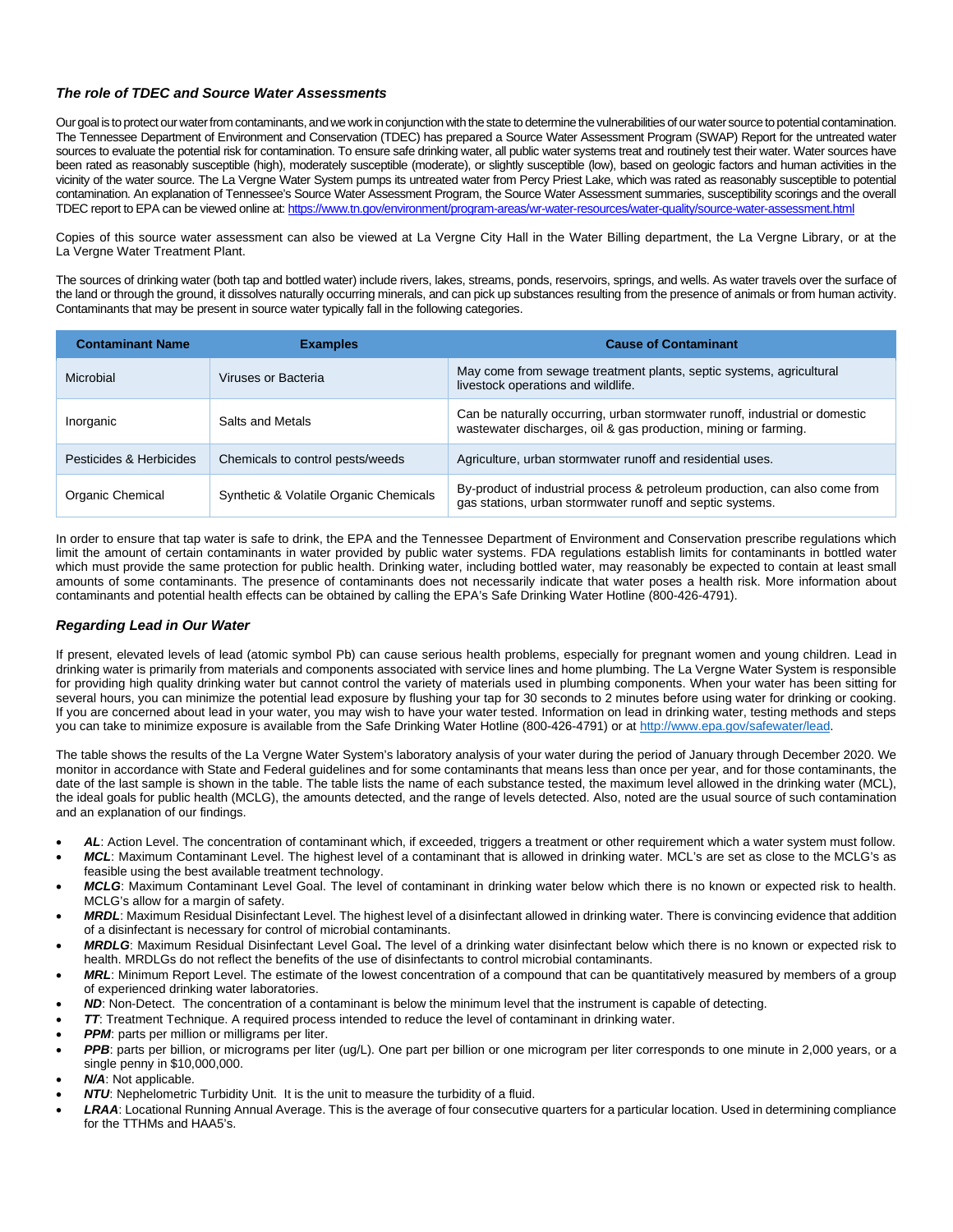| <b>INORGANIC CONTAMINANTS</b>                                                                                                                                                                                                                                                                                          |                                                                                                                                                                                                                                                                                                                                                                                                                                                                                                                                                                                                                                                                                                                                                                                                                                                                                                               |                                                                                                                                                                                                                                                                                                                                                                                                                                                                                                                         |                                                           |                |                                             |                      |                                                                                                                        |           |  |  |
|------------------------------------------------------------------------------------------------------------------------------------------------------------------------------------------------------------------------------------------------------------------------------------------------------------------------|---------------------------------------------------------------------------------------------------------------------------------------------------------------------------------------------------------------------------------------------------------------------------------------------------------------------------------------------------------------------------------------------------------------------------------------------------------------------------------------------------------------------------------------------------------------------------------------------------------------------------------------------------------------------------------------------------------------------------------------------------------------------------------------------------------------------------------------------------------------------------------------------------------------|-------------------------------------------------------------------------------------------------------------------------------------------------------------------------------------------------------------------------------------------------------------------------------------------------------------------------------------------------------------------------------------------------------------------------------------------------------------------------------------------------------------------------|-----------------------------------------------------------|----------------|---------------------------------------------|----------------------|------------------------------------------------------------------------------------------------------------------------|-----------|--|--|
| Contaminant                                                                                                                                                                                                                                                                                                            | <b>Test</b><br>Date                                                                                                                                                                                                                                                                                                                                                                                                                                                                                                                                                                                                                                                                                                                                                                                                                                                                                           | <b>Unit</b>                                                                                                                                                                                                                                                                                                                                                                                                                                                                                                             | <b>MCL</b>                                                | <b>MCLG</b>    | Detection                                   | Range                | Sources                                                                                                                | Violation |  |  |
| <sup>1</sup> Copper                                                                                                                                                                                                                                                                                                    | 2020                                                                                                                                                                                                                                                                                                                                                                                                                                                                                                                                                                                                                                                                                                                                                                                                                                                                                                          | <b>PPM</b>                                                                                                                                                                                                                                                                                                                                                                                                                                                                                                              | 1.3                                                       | 1.3            | 0.107<br>(90th percentile)                  | $0.00912 -$<br>0.339 | Household plumbing corrosion, erosion of<br>natural deposits, leaching of wood<br>preservatives                        | <b>No</b> |  |  |
| Chlorine                                                                                                                                                                                                                                                                                                               | 2020                                                                                                                                                                                                                                                                                                                                                                                                                                                                                                                                                                                                                                                                                                                                                                                                                                                                                                          | <b>PPM</b>                                                                                                                                                                                                                                                                                                                                                                                                                                                                                                              | $MRDL = 4$                                                | $MRDLG = 4$    | 2.23<br>Highest                             | $0.21 - 2.23$        | Disinfectant added to control pathogens                                                                                | <b>No</b> |  |  |
| Fluoride                                                                                                                                                                                                                                                                                                               | 2020                                                                                                                                                                                                                                                                                                                                                                                                                                                                                                                                                                                                                                                                                                                                                                                                                                                                                                          | <b>PPM</b>                                                                                                                                                                                                                                                                                                                                                                                                                                                                                                              | $\overline{4}$                                            | $\overline{4}$ | 0.65<br>Average                             | $0.35 - 1.35$        | Erosion of natural resources, additive to<br>promote strong teeth, discharge from<br>fertilizer and aluminum factories | <b>No</b> |  |  |
| <b>Nitrate</b>                                                                                                                                                                                                                                                                                                         | 2020                                                                                                                                                                                                                                                                                                                                                                                                                                                                                                                                                                                                                                                                                                                                                                                                                                                                                                          | <b>PPM</b>                                                                                                                                                                                                                                                                                                                                                                                                                                                                                                              | 10 <sup>1</sup>                                           | 10             | 0.746                                       |                      | Fertilizer runoff, leaching from septic tanks,<br>sewage, erosion of natural deposits                                  | <b>No</b> |  |  |
| <sup>1</sup> Lead                                                                                                                                                                                                                                                                                                      | 2020                                                                                                                                                                                                                                                                                                                                                                                                                                                                                                                                                                                                                                                                                                                                                                                                                                                                                                          | <b>PPB</b>                                                                                                                                                                                                                                                                                                                                                                                                                                                                                                              | 15                                                        | $\mathbf 0$    | 0.000<br>(90th percentile)                  | <b>ND</b>            | Erosion of natural resources, household<br>plumbing corrosion                                                          | <b>No</b> |  |  |
| Sodium                                                                                                                                                                                                                                                                                                                 | 2020                                                                                                                                                                                                                                                                                                                                                                                                                                                                                                                                                                                                                                                                                                                                                                                                                                                                                                          | <b>PPM</b>                                                                                                                                                                                                                                                                                                                                                                                                                                                                                                              | N/A                                                       | N/A            | 5.42                                        |                      | Ubiquitous in the environment                                                                                          | No        |  |  |
| <b>ORGANIC CONTAMINANTS</b>                                                                                                                                                                                                                                                                                            |                                                                                                                                                                                                                                                                                                                                                                                                                                                                                                                                                                                                                                                                                                                                                                                                                                                                                                               |                                                                                                                                                                                                                                                                                                                                                                                                                                                                                                                         |                                                           |                |                                             |                      |                                                                                                                        |           |  |  |
| Contaminant                                                                                                                                                                                                                                                                                                            |                                                                                                                                                                                                                                                                                                                                                                                                                                                                                                                                                                                                                                                                                                                                                                                                                                                                                                               | Unit                                                                                                                                                                                                                                                                                                                                                                                                                                                                                                                    | <b>MCL</b>                                                | <b>MCLG</b>    | Detection                                   | Range                | Sources                                                                                                                | Violation |  |  |
| <sup>2</sup> Total Trihalomethanes<br>(TTHMs)                                                                                                                                                                                                                                                                          |                                                                                                                                                                                                                                                                                                                                                                                                                                                                                                                                                                                                                                                                                                                                                                                                                                                                                                               | <b>PPB</b>                                                                                                                                                                                                                                                                                                                                                                                                                                                                                                              | 80                                                        | N/A            | 54.6<br>Highest<br><b>LRAA</b>              | 29.7-54.6            | By-product of water chlorination                                                                                       | <b>No</b> |  |  |
| <sup>3</sup> Haloacetic Acids<br>(HAA5s)                                                                                                                                                                                                                                                                               |                                                                                                                                                                                                                                                                                                                                                                                                                                                                                                                                                                                                                                                                                                                                                                                                                                                                                                               | PPB                                                                                                                                                                                                                                                                                                                                                                                                                                                                                                                     | 60                                                        | N/A            | 29.2<br>Highest<br><b>LRAA</b>              | 15.6-29.2            | By-product of water chlorination                                                                                       | No        |  |  |
| <sup>4</sup> Total Organic Carbon<br>(TOC)                                                                                                                                                                                                                                                                             |                                                                                                                                                                                                                                                                                                                                                                                                                                                                                                                                                                                                                                                                                                                                                                                                                                                                                                               | <b>PPM</b>                                                                                                                                                                                                                                                                                                                                                                                                                                                                                                              | <b>TT</b>                                                 | N/A            | 53.15% average<br>removal<br>(15% required) | 41.66% -<br>63.17%   | Naturally present in the environment                                                                                   | No        |  |  |
|                                                                                                                                                                                                                                                                                                                        |                                                                                                                                                                                                                                                                                                                                                                                                                                                                                                                                                                                                                                                                                                                                                                                                                                                                                                               |                                                                                                                                                                                                                                                                                                                                                                                                                                                                                                                         |                                                           |                | <b>TURBIDITY</b>                            |                      |                                                                                                                        |           |  |  |
| <sup>5</sup> Turbidity                                                                                                                                                                                                                                                                                                 |                                                                                                                                                                                                                                                                                                                                                                                                                                                                                                                                                                                                                                                                                                                                                                                                                                                                                                               | <b>NTU</b>                                                                                                                                                                                                                                                                                                                                                                                                                                                                                                              | <b>TT</b>                                                 | N/A            | 1.47<br>Highest                             | $0.04 - 1.47$        | Soil Runoff                                                                                                            | <b>No</b> |  |  |
|                                                                                                                                                                                                                                                                                                                        |                                                                                                                                                                                                                                                                                                                                                                                                                                                                                                                                                                                                                                                                                                                                                                                                                                                                                                               |                                                                                                                                                                                                                                                                                                                                                                                                                                                                                                                         |                                                           |                | <b>MICROBIOLOGICAL CONTAMINANTS</b>         |                      |                                                                                                                        |           |  |  |
| Coliform                                                                                                                                                                                                                                                                                                               |                                                                                                                                                                                                                                                                                                                                                                                                                                                                                                                                                                                                                                                                                                                                                                                                                                                                                                               |                                                                                                                                                                                                                                                                                                                                                                                                                                                                                                                         | Total:<br>$(MCL = Less than$<br>5% of samples /<br>month) | 0%             | 0%                                          | 0%                   | Naturally present in the environment                                                                                   | <b>No</b> |  |  |
|                                                                                                                                                                                                                                                                                                                        |                                                                                                                                                                                                                                                                                                                                                                                                                                                                                                                                                                                                                                                                                                                                                                                                                                                                                                               |                                                                                                                                                                                                                                                                                                                                                                                                                                                                                                                         | Fecal:<br>$(MCL = 0\%$<br>samples)                        | 0%             | 0%                                          | 0%                   | Animal or human waste                                                                                                  | <b>No</b> |  |  |
| 100% of samples tested negative for fecal coliform and E. coli                                                                                                                                                                                                                                                         |                                                                                                                                                                                                                                                                                                                                                                                                                                                                                                                                                                                                                                                                                                                                                                                                                                                                                                               |                                                                                                                                                                                                                                                                                                                                                                                                                                                                                                                         |                                                           |                |                                             |                      |                                                                                                                        |           |  |  |
| Testing was completed per regulations in 2018 placing the facility in BIN 1 resulting in the facility not requiring any treatment<br><sup>6</sup> Cryptosporidium:<br>changes.                                                                                                                                         |                                                                                                                                                                                                                                                                                                                                                                                                                                                                                                                                                                                                                                                                                                                                                                                                                                                                                                               |                                                                                                                                                                                                                                                                                                                                                                                                                                                                                                                         |                                                           |                |                                             |                      |                                                                                                                        |           |  |  |
| Radium                                                                                                                                                                                                                                                                                                                 |                                                                                                                                                                                                                                                                                                                                                                                                                                                                                                                                                                                                                                                                                                                                                                                                                                                                                                               | Radioactive contaminants, which can be naturally occurring or be the result of oil and gas production and mining activities.                                                                                                                                                                                                                                                                                                                                                                                            |                                                           |                |                                             |                      |                                                                                                                        |           |  |  |
|                                                                                                                                                                                                                                                                                                                        | During the most recent round of lead and copper testing, 0 out of 30 households sampled contained concentrations exceeding the<br><sup>1</sup> Copper and Lead:<br>action level.                                                                                                                                                                                                                                                                                                                                                                                                                                                                                                                                                                                                                                                                                                                              |                                                                                                                                                                                                                                                                                                                                                                                                                                                                                                                         |                                                           |                |                                             |                      |                                                                                                                        |           |  |  |
|                                                                                                                                                                                                                                                                                                                        | Some people who drink water containing Trihalomethanes in excess of the MCL over many years may experience problems with<br><sup>2</sup> Trihalomethanes:<br>their liver, kidneys or central nervous systems, and may have a risk of getting cancer.                                                                                                                                                                                                                                                                                                                                                                                                                                                                                                                                                                                                                                                          |                                                                                                                                                                                                                                                                                                                                                                                                                                                                                                                         |                                                           |                |                                             |                      |                                                                                                                        |           |  |  |
| Some people who drink water containing Haloacetic Acids in excess of the MCL over many years may have an increased risk of<br><sup>3</sup> Haloacetic Acids:<br>getting cancer. The actual risk has been identified as 1 out of 10,000 people may get cancer if they drink 2 liters of water each day<br>for 70 years. |                                                                                                                                                                                                                                                                                                                                                                                                                                                                                                                                                                                                                                                                                                                                                                                                                                                                                                               |                                                                                                                                                                                                                                                                                                                                                                                                                                                                                                                         |                                                           |                |                                             |                      |                                                                                                                        |           |  |  |
| <sup>4</sup> Total Organic Carbon:                                                                                                                                                                                                                                                                                     |                                                                                                                                                                                                                                                                                                                                                                                                                                                                                                                                                                                                                                                                                                                                                                                                                                                                                                               | We exceeded the Treatment Technique requirement for Total Organic Carbon in 2020.                                                                                                                                                                                                                                                                                                                                                                                                                                       |                                                           |                |                                             |                      |                                                                                                                        |           |  |  |
| <sup>5</sup> What is Turbidity?                                                                                                                                                                                                                                                                                        |                                                                                                                                                                                                                                                                                                                                                                                                                                                                                                                                                                                                                                                                                                                                                                                                                                                                                                               | Turbidity has no health effects; however, turbidity can interfere with disinfection and provide a medium for microbial growth.<br>Turbidity may indicate the presence of disease-causing organisms including bacteria, viruses and parasites. Turbidity is a measure<br>of the cloudiness of the water. We monitor it because it is a good indicator of the effectiveness of our filtration system. We met the<br>Treatment Technique for Turbidity with 96.7% of monthly samples below the turbidity limit of 0.3 NTU. |                                                           |                |                                             |                      |                                                                                                                        |           |  |  |
|                                                                                                                                                                                                                                                                                                                        | Cryptosporidium is a microbial parasite which is found in surface water throughout the U.S. Although Cryptosporidium can be<br>removed by filtration, the most commonly used filtration methods cannot guarantee 100 percent removal. Monitoring of our source<br>water indicated the presence of cryptosporidium in 3 out of 24 samples tested. Symptoms of infection include nausea, diarrhea,<br>and abdominal cramps. Most healthy individuals are able to overcome the disease within a few weeks. However, immuno-<br>Cryptosporidium:<br>compromised people have more difficulty and are at greater risk of developing severe, life threatening illness. Immuno-<br>compromised individuals are encouraged to consult their doctor regarding appropriate precautions to take to prevent infection. For<br>more information on Cryptosporidium, contact the Safe Drinking Water Hotline (800-426-4791). |                                                                                                                                                                                                                                                                                                                                                                                                                                                                                                                         |                                                           |                |                                             |                      |                                                                                                                        |           |  |  |